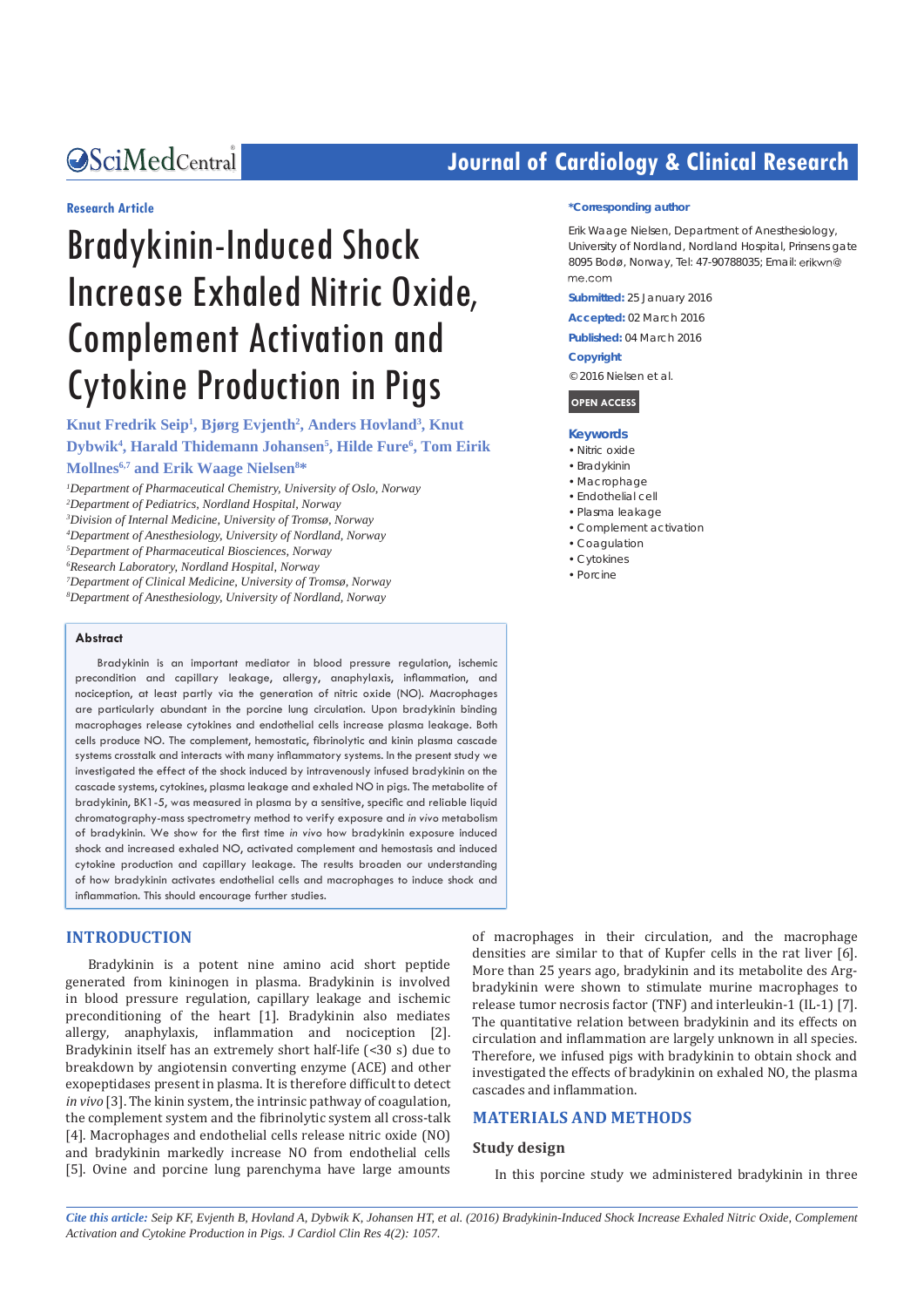different ways. Animal A was given a continuing and steadily increasing infusion of bradykinin with bolus doses late in the experiment. Animal B was exposed to a high bolus dose of bradykinin early in the experiment. Animal C was pretreated with 1.5 mg captopril (ACE-inhibitor) prior to infusion of bradykinin. In all the pigs, the infusion of bradykinin was adjusted to maintain a critically low mean arterial pressure (MAP) of 40 mmHg.

# **Animals**

Three Norwegian Landrace pigs of either sex (23 kg ±2) were treated in accordance with the Norwegian laboratory animal regulations and the study was approved by the Norwegian Animal Research Authority (FOTS #2843). Housekeeping, anesthesia, surgery and euthanasia were performed as previously described [8]. Ringer´s acetate was given intravenously at 10 ml/kg/h.

#### **Monitoring and examinations**

Electrocardiography, end-tidal CO $_2$ , pulse oximetry, regular interval blood gas, systemic intra-arterial blood pressure and pulmonary artery pressure were recorded as described previously [8]. Basic echocardiographic parameters were obtained by a Vivid S6 scanner (GE Vingmed, Horten, Norway) with a 1.5-3.6 MHz matrix array probe. All echocardiographic values are an average of five consecutive measurements with standard deviations.

# **Nitric oxide in exhaled gas**

NO was measured online by the multiple breath method with a chemiluminescence analyzer, as described elsewhere [9,10].

#### **Laboratory analyses**

Cytokines, hemostatic markers and the terminal complement complex (TCC) were measured in blood samples at baseline and during bradykinin infusion by methods described previously [11].

#### **Measurements of bradykinin and BK1-5**

Measurement of the stable bradykinin metabolite BK1-5 was performed by a previously described liquid chromatographymass spectrometry (LC-MS/MS) method [12]. Quantification of bradykinin was performed by a commercial ELISA-kit from Uscn Life Science Inc (Wuhan, China) that was validated by measuring the internal standard of bradykinin.

# **RESULTS**

# **Bradykinin increased exhaled NO and induced shock and capillary leakage**

Bradykinin dose dependently increased exhaled NO (Figure 1). Even though a large decrease in MAP was seen, mean pulmonary artery pressure (MPAP) remained constant (20-30 mmHg) throughout the infusion. Systemic vascular resistance index (SVRI) was reduced by 46% in animal A, 65% in animal B and 23% in animal C. A 37% and 30% fall in albumin was seen in animal B and C, respectively, but not in animal A. A complete echocardiographic assessment of left ventricular dimensions in animal A showed 2.4 cm  $(+/- 0.2$  cm) end systolic parasternal long axis at baseline and 0.3 cm (+/- 0.1 cm) at peak bradykinin infusion.



**Figure 1** Effects of bradykinin infusion on exhaled NO.

Animal A: The infusion of bradykinin was gradually increased with a corresponding increase in exhaled NO. MAP fell below 40 mmHg after 30 minutes and was maintained at a low level as the infusion rate was kept constant.

 Animal B: An initial bolus dose of bradykinin was given (initial peak) which induced a substantial increase in exhaled NO. The infusion rate was quickly escalated after the initial bolus and the levels of exhaled NO closely followed the infusion rate and remained at a relatively high level throughout the experiment. In this case, MAP dropped below 40 mmHg after 15 minutes.

Animal C: Captopril was given before bradykinin and exhaled NO quickly increased to more than twice the initial concentration after bradykinin infusion was started. The animal died after only 34 minutes after a large fall in MAP. BK inf. Bradykinin infusion, FENO: fractional exhaled nitric oxide, ppb: parts per billion.

# **Bradykinin activated both complement and hemostasis and induced cytokine production**

Inflammatory and hemostatic markers, including TCC, thrombin-antithrombin complex (TAT), plasminogen activator inhibitor-1 (PAI-1), IL-1β, TNF, interleukin-6 (IL-6) and interleukin-8 (IL-8), were measured during the experiments. After bradykinin infusion, TCC, TNF and IL-6 increased markedly in Animal A, while all markers rose in Animal B (Figure 2). Animal

**<sup>2/5</sup>** J Cardiol Clin Res 4(2): 1057 (2016)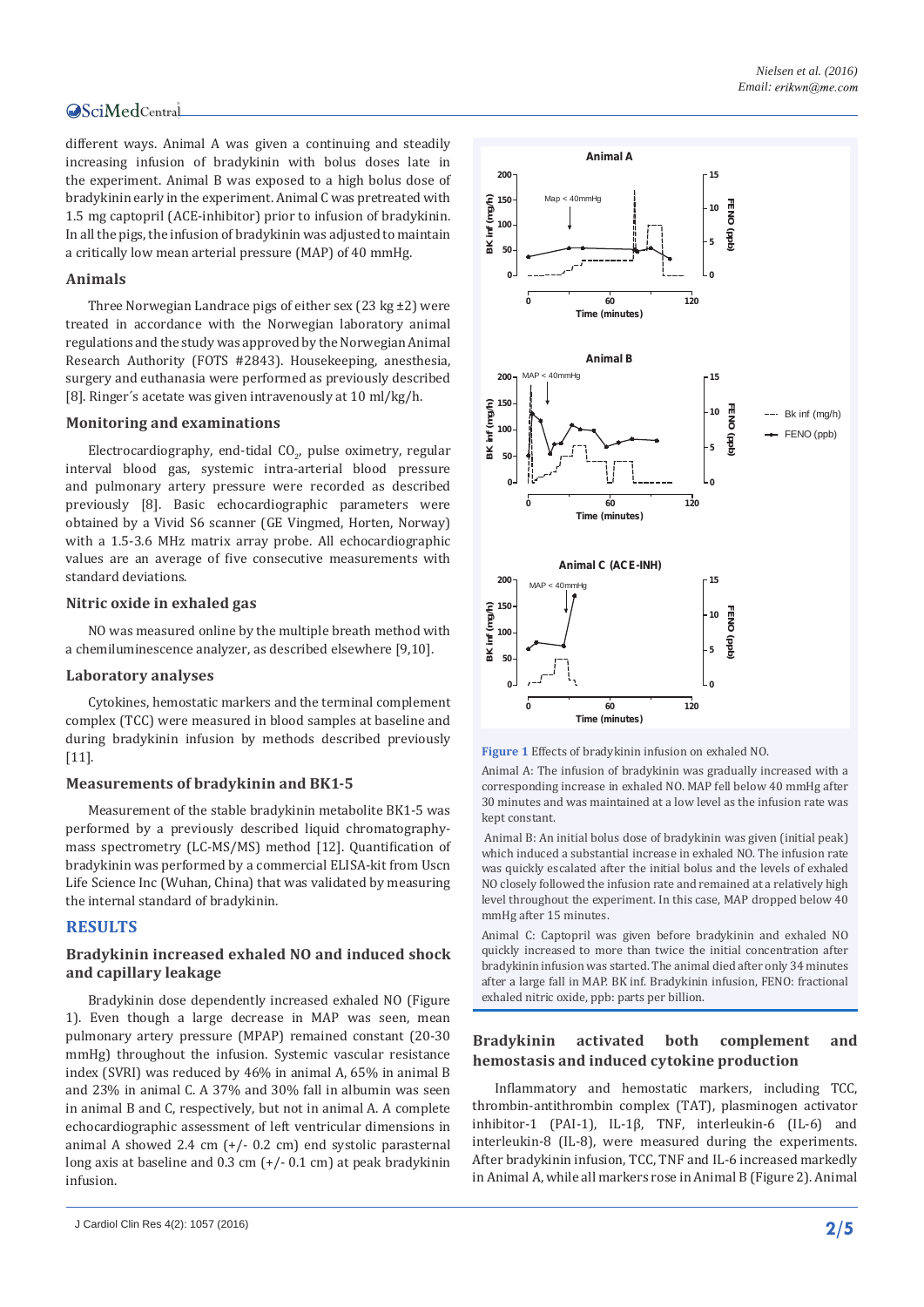

**Figure 2** Effects of bradykinin on inflammatory markers and complement activation.

Several markers of inflammation and TCC for two of the three animals (A and B) are shown. Animal A: A moderate increase in TCC, TNF and IL-6 was observed after 60 minutes of bradykinin infusion and a further increase was measured after 115 minutes of bradykinin infusion.

Animal B: A substantial increase (note the logarithmic scale) in all the measured cytokines was observed after 60 minutes of bradykinin infusion. Except for PAI-1, no further increase was seen after 90 minutes of bradykinin infusion. TAT: thrombin-antithrombin complex, PAI-1: plasminogen activator inhibitor-1, IL-1β: interleukin-1β, TNF: tumor necrosis factor, IL-6: interleukin-6 and IL-8: interleukin-8.

C developed an uncontrollable hypotension and died too early to deliver data on these markers.

#### **Massively increased BK1-5 measured by LC-MS/MS**

After 60 minutes, animal A and B showed substantially elevated levels of BK1-5. The signals were about two orders of magnitude above the detection method's validated maximum (17.7 nmol/mL). Animal C, which was given an ACE-inhibitor before bradykinin, had lower (15.8 nmol/mL), but elevated levels of BK1-5 after 30 minutes of bradykinin infusion. The baseline levels were below the method's detection limit (35.4 pmol/mL) for all the animals. ELISA measurements of bradykinin were done in animal A, but failed to show the extensive exposure to bradykinin as they never reached the lowest standard of 24 pg/ ml, which is consistent with its short half-life.

# **DISCUSSION**

In this study, effects of intravenously infused bradykinin in

the absence or presence of an ACE-inhibitor was investigated in pigs. We found an increase in exhaled NO, activation of complement and hemostasis, increased cytokine production and capillary leakage.

In all the animals, there was a clear link between the infused amount of bradykinin and a severe lowering of MAP, whereas MPAP remained unaffected. The sizeable reduction in end systolic diameter of the left ventricle during peak infusion also indicates that bradykinin reduces afterload and increases contractility. This is consistent with earlier findings on the hemodynamic effects of bradykinin infusion [13], and bradykinin's known activity as a vasodilator [14]. Our results also fit well with an early study of bradykinin infusion to humans [15], and suggest a different effect of bradykinin in the pulmonary circulation than in the systemic circulation. It is tempting to speculate that the high concentration of ACE on pulmonary endothelium protects the lungs from bradykinin induced edema. This could also explain why pulmonary edema is rare in patients with hereditary angioedema who execessively produce bradykinin [16].

By measuring the NO concentration in expiration gas, the effects of bradykinin could be indirectly monitored. A close and rapid relation between exhaled NO and rate of bradykinin infusion was seen (Figure 1). Whether bradykinin released NO directly or indirectly via preformed cytokine cell stores, remains to be investigated. However, the slow and moderate increase of cytokines we measured suggest bradykinin as dominant directly. Elevated exhaled NO after infused bradykinin is, to our knowledge, for the first time observed and documented in the present study. The increased exhaled NO was related to a quantifiable shock. Stimulation of the B2-receptor by bradykinin is known to release plasminogen-activator and produce NO and prostaglandin I<sub>2</sub>  $(PGI<sub>2</sub>)$  from the endothelial cells  $[14,17,18]$ . Upon stimulation by lipopolysaccharides macrophages per cell release ten times more NO than do endothelial cells upon exogenously added bradykinin [5]. The enzyme endothelial NO synthase (eNOS) is released within seconds upon receptor stimulation and could explain the rapid NO response [19]. A difference in exhaled NO was seen between animal A and B (Figure 1). This should be expected as animal A and B received bradykinin infusions at varying rates. The difference may suggest a desensitizing effect by prolonged and gradually increased exposure to bradykinin. A previous publication also found desensitization after internalization of the bradykinin-B2 receptor complex [20].

Both NO and  $PGI_2$  relax smooth muscles in the arterial wall and systemic vascular resistance drops accordingly. The shock we observed mimicked severe sepsis, and bradykinin mediates inflammation [8]. A fall in albumin, as we observe during bradykinin infusion, is also seen during sepsis [8]. It supports the role of bradykinin as a mediator of capillary leakage in these conditions. In a recent study exogenously infused bradykinin to rats reduced the tight junction proteins claudin-5 and occludin and increased plasma leakage. The mechanism in this brain tumor model was up regulation of the eNOS and neuronal NOS and the transcriptional repressor ZO-1 associated nucleic acid binding protein ZONAB [21]. In macrophages the inducible NOS (iNOS) is the key inflammatory enzyme and produce such high levels of NO that in one study setting upon LPS administration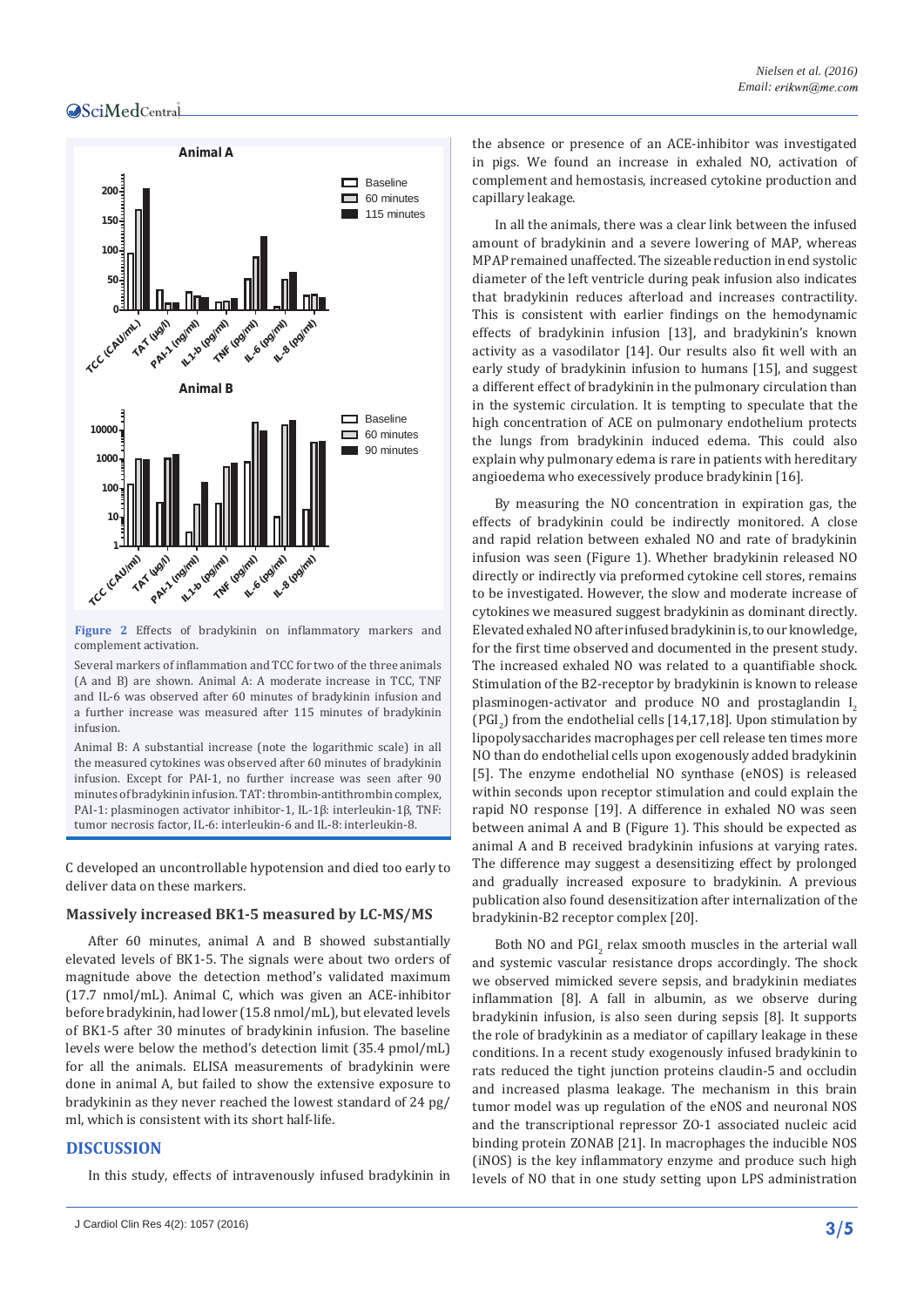to mice genetically defect of iNOS, the fall in blood pressure was markedly attenuated and early death averted [22]. Consequently, the relative contribution by macrophages and endothelial cells to the capillary leakage and NO-production we observed after bradykinin infusion is difficult to ascertain. The presence of approximately 4000 bradykinin receptors per guinea pig macrophage [23], and the reciprocal activation by NO and cytokines on macrophages and endothelial cells gives the impression that both cell types contribute to the results in our study.

The inflammatory markers TCC, TNF and IL-6 were markedly increased after bradykinin infusion (Figure 2). Interestingly, in animal B (Figure 2), where a large bolus dose of bradykinin was instantly followed by a large increase in exhaled NO and a marked drop in MAP, these increases were several orders of magnitude higher than in animal A. A marked increase in coagulation, represented by TAT and PAI-1 was also present. It is possible that this massive generation was a result of the very early bradykinin bolus. It also suggests that bradykinin might be better tolerated when its infusion rate is gradually increased. This also fits well with the previously mentioned desensitizing theory from prolonged bradykinin exposure. Even more interesting is the possibility of a direct cross-talk between the kinin system on one side and the complement and coagulation pathways on the other. To our knowledge, we present here the first *in vivo* evidence that bradykinin alone activates these cascade systems directly.

The BK1-5 measurements showed a massive signal after infusion of bradykinin (possibly more than 100 000 times increase compared to baseline levels), whereas measurements of bradykinin by ELISA did not reveal any changes in concentration. This illustrates the very rapid metabolism of bradykinin [3]. The significance was further exemplified in animal C. Here the increase in BK1-5 was modest, as the conversion of bradykinin into BK1-5 is hampered by inhibition of ACE [24]. Bönner et al. found that an ACE-inhibitor potentiated a bradykinin infusion 20-fold [15]. This is in line with our observations in animal C. Although the bradykinin infusion in animal C was reduced compared to animal A and B, the presence of an ACE-inhibitor caused a massive bradykinin buildup and a rapid circulatory collapse. It also explains why the exhaled NO in animal C reached the highest value in our experiment.

#### **CONCLUSION**

This *in vivo* study shows for the first time how infused bradykinin induced shock and markedly increased exhaled NO, activated the coagulation and complements system and induced several pro-inflammatory cytokines. The rise in these markers was related to the stable bradykinin metabolite BK1- 5 with a sensitive LC-MS/MS method. These results suggest that bradykinin directly activates macrophages and endothelial cells and contributes to cytokine response, plasma leakage and increased exhaled NO. Our study expands the understanding of bradykinin's many roles *in vivo*.

#### **ACKNOWLEDGMENTS**

This study was financially supported by The Norwegian Council on Cardiovascular Disease and the European Community's Seventh Framework Programme under grant agreement n° 602699 (DIREKT).

#### **REFERENCES**

- 1. [Sharma R, Randhawa PK, Singh N, Jaggi AS. Bradykinin in ischemic](http://www.ncbi.nlm.nih.gov/pubmed/26499976)  [conditioning-induced tissue protection: Evidences and Possible](http://www.ncbi.nlm.nih.gov/pubmed/26499976)  [mechanisms. Eur J Pharmacol. 2015; 768: 58-70.](http://www.ncbi.nlm.nih.gov/pubmed/26499976)
- 2. [Maurer M, Bader M, Bas M, Bossi F, Cicardi M, Cugno M, et al. New](http://www.ncbi.nlm.nih.gov/pubmed/21859431)  [topics in bradykinin research. Allergy. 2011; 66: 1397–1406.](http://www.ncbi.nlm.nih.gov/pubmed/21859431)
- 3. [Cyr M, Lepage Y, Blais C, Gervais N, Cugno M, Rouleau J-L, et al.](http://www.ncbi.nlm.nih.gov/pubmed/11406494)  [Bradykinin and des-Arg9-bradykinin metabolic pathways and kinetics](http://www.ncbi.nlm.nih.gov/pubmed/11406494)  [of activation of human plasma. Am J Physiol - Heart Circ Physiol. 2001;](http://www.ncbi.nlm.nih.gov/pubmed/11406494)  [281: 275–283.](http://www.ncbi.nlm.nih.gov/pubmed/11406494)
- 4. [Nickel KF, Renné T. Crosstalk of the plasma contact system with](http://www.ncbi.nlm.nih.gov/pubmed/23026673)  [bacteria. Thromb Res. 2012; 130: 78–83.](http://www.ncbi.nlm.nih.gov/pubmed/23026673)
- 5. [Woldman YY, Eubank TD, Mock AJ, Stevens NC, Varadharaj S, Turco J,](http://www.ncbi.nlm.nih.gov/pubmed/26253471)  [et al. Detection of nitric oxide production in cell cultures by luciferin–](http://www.ncbi.nlm.nih.gov/pubmed/26253471) [luciferase chemiluminescence. Biochem Biophys Res Commun. 2015;](http://www.ncbi.nlm.nih.gov/pubmed/26253471)  [465: 232–238.](http://www.ncbi.nlm.nih.gov/pubmed/26253471)
- 6. [Winkler GC. Pulmonary intravascular macrophages in domestic](http://www.ncbi.nlm.nih.gov/pubmed/3284325)  [animal species: review of structural and functional properties.](http://www.ncbi.nlm.nih.gov/pubmed/3284325)  [AmJAnat. 1988; 181: 217–234.](http://www.ncbi.nlm.nih.gov/pubmed/3284325)
- 7. [Tiffany CW, Burch RM. Bradykinin stimulates tumor necrosis factor](http://www.ncbi.nlm.nih.gov/pubmed/2541011)  [and interleukin-1 release from macrophages. FEBS Lett. 1989; 247:](http://www.ncbi.nlm.nih.gov/pubmed/2541011)  [189–292.](http://www.ncbi.nlm.nih.gov/pubmed/2541011)
- 8. [Nielsen EW, Hellerud BC, Thorgersen EB, Castellheim A, Pharo A,](http://www.ncbi.nlm.nih.gov/pubmed/19174740)  [Lindstad J, et al. A new dynamic porcine model of meningococcal](http://www.ncbi.nlm.nih.gov/pubmed/19174740)  [shock. Shock. 2009; 32: 302–309.](http://www.ncbi.nlm.nih.gov/pubmed/19174740)
- 9. [Archer S. Measurement of nitric oxide in biological models. FASEB J.](http://www.ncbi.nlm.nih.gov/pubmed/8440411)  [1993; 7: 349–360.](http://www.ncbi.nlm.nih.gov/pubmed/8440411)
- 10.[ATS/ERS Recommendations for Standardized Procedures for the](http://www.ncbi.nlm.nih.gov/pubmed/15817806)  [Online and Offline Measurement of Exhaled Lower Respiratory Nitric](http://www.ncbi.nlm.nih.gov/pubmed/15817806)  [Oxide and Nasal Nitric Oxide. Am J Respir Crit Care Med. 2005; 171:](http://www.ncbi.nlm.nih.gov/pubmed/15817806)  [912–930.](http://www.ncbi.nlm.nih.gov/pubmed/15817806)
- 11.[Barratt-Due A, Thorgersen EB, Egge K, Pischke S, Sokolov A, Hellerud](http://www.ncbi.nlm.nih.gov/pubmed/23761634)  [BC, et al. Combined Inhibition of Complement \(C5\) and CD14 Markedly](http://www.ncbi.nlm.nih.gov/pubmed/23761634)  [Attenuates Inflammation, Thrombogenicity, and Hemodynamic](http://www.ncbi.nlm.nih.gov/pubmed/23761634)  [Changes in Porcine Sepsis. J Immunol. 2013; 191: 819-827.](http://www.ncbi.nlm.nih.gov/pubmed/23761634)
- 12.[Seip KF, Bjerknes KC, Johansen HT, Nielsen EW, Landrø L, Reubsaet L.](http://www.sciencedirect.com/science/article/pii/S1570023213007228)  [Bradykinin analysis revived – A validated method for determination](http://www.sciencedirect.com/science/article/pii/S1570023213007228)  [of its stable metabolite in whole blood by LC–MS/MS. J Chromatogr B.](http://www.sciencedirect.com/science/article/pii/S1570023213007228)  [2014; 947–948: 139–144.](http://www.sciencedirect.com/science/article/pii/S1570023213007228)
- 13.[Barratt-Due A, Johansen HT, Sokolov A, Thorgersen EB, Hellerud](http://www.ncbi.nlm.nih.gov/pubmed/21921836)  [BC, Reubsaet JL, et al. The Role of Bradykinin and the Effect of the](http://www.ncbi.nlm.nih.gov/pubmed/21921836)  [Bradykinin Receptor Antagonist Icatibant in Porcine Sepsis. Shock.](http://www.ncbi.nlm.nih.gov/pubmed/21921836)  [2011; 36: 517–523.](http://www.ncbi.nlm.nih.gov/pubmed/21921836)
- 14.[Schmaier AH. Physiologic activities of the Contact Activation System.](http://www.ncbi.nlm.nih.gov/pubmed/24759141)  [Thromb Res. 2014; 133: 41–44.](http://www.ncbi.nlm.nih.gov/pubmed/24759141)
- 15.[Bonner G, Preis S, Schunk U, Toussaint C, Kaufmann W. Hemodynamic](http://www.ncbi.nlm.nih.gov/pubmed/1697361)  [effects of bradykinin on systemic and pulmonary circulation in healthy](http://www.ncbi.nlm.nih.gov/pubmed/1697361)  [and hypertensive humans. J Cardiovasc Pharmacol](http://www.ncbi.nlm.nih.gov/pubmed/1697361). 1990; 15: 46–56.
- 16.[Agostoni A, ygoren-Pursun E, Binkley KE, Blanch A, Bork K, Bouillet L,](http://www.ncbi.nlm.nih.gov/pubmed/15356535)  [et al. Hereditary and acquired angioedema: Problems and progress:](http://www.ncbi.nlm.nih.gov/pubmed/15356535)  [Proceedings of the third C1 esterase inhibitor deficiency workshop](http://www.ncbi.nlm.nih.gov/pubmed/15356535)  [and beyond. J Allergy ClinImmunol. 2004; 114: 51–131.](http://www.ncbi.nlm.nih.gov/pubmed/15356535)
- 17.[Leeb-Lundberg LMF, Marceau F, Müller-Esterl W, Pettibone DJ,](http://www.ncbi.nlm.nih.gov/pubmed/15734727)  [Zuraw BL. International union of pharmacology. XLV. Classification](http://www.ncbi.nlm.nih.gov/pubmed/15734727)  [of the kinin receptor family: from molecular mechanisms to](http://www.ncbi.nlm.nih.gov/pubmed/15734727)